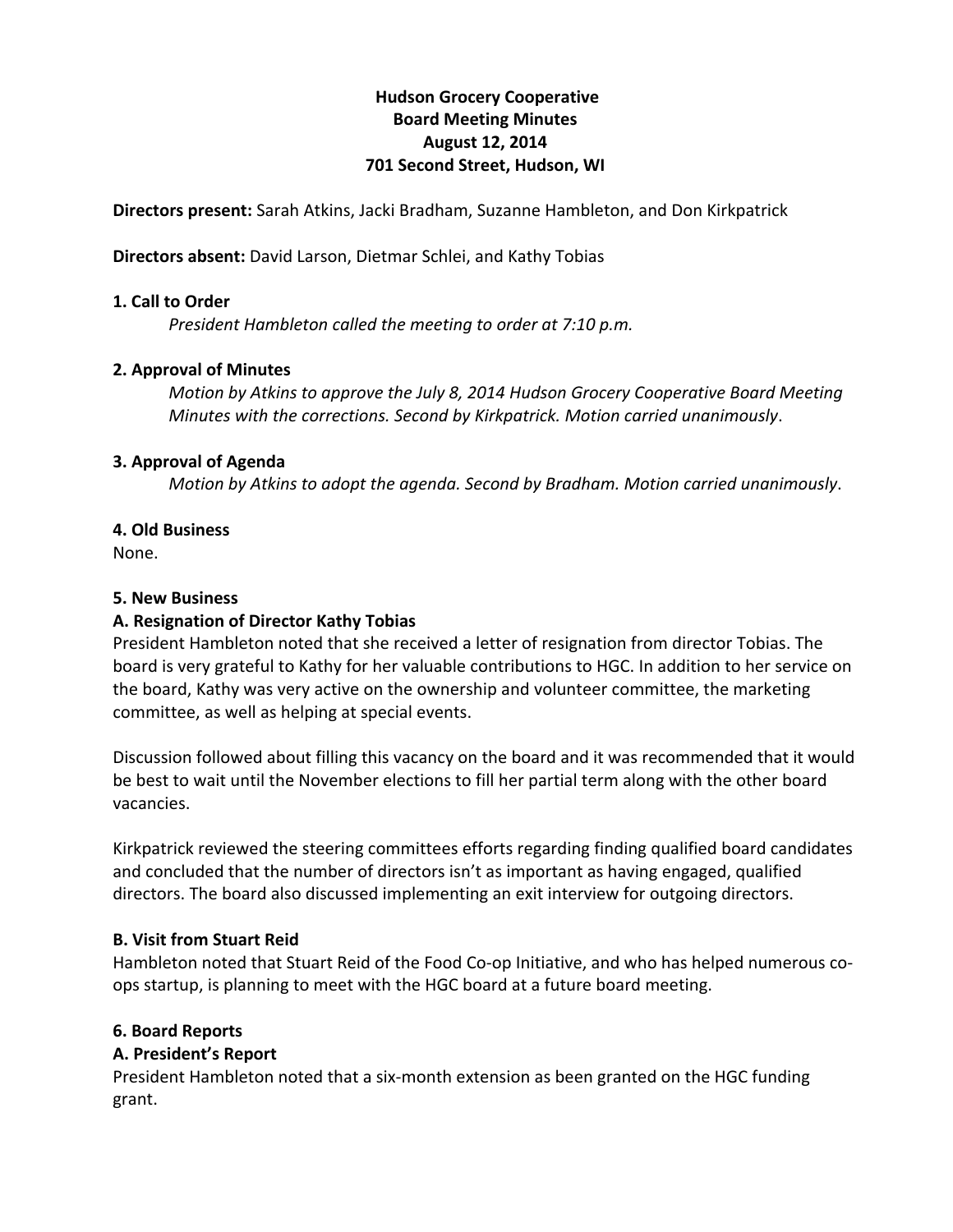Hambleton announced that the Whole Earth Co-op of River Falls would like to enter into a reciprocity agreement with HGC. The two co-ops will purchase ownership stocks in each other and this would extend owner benefits to owners of both of the co-ops.

*Motion by Kirkpatrick to take action on the membership to the River Falls Whole Earth Cooperative.)Second)by)Atkins.)Motion)carried)unanimously*.

## **B.!Vice!President's Report**

VP Schlei was not at the meeting but shared an email regarding his research into liquor license laws and serving alcohol at meetings.

Discussion followed on HGC procedures on how supporting documents, such as Schlei report are officially saved and filed. It was recommended that agendas, minutes and supporting documents for board meetings should be saved on the Google drive and the secretary should also keep digital and hard copies of these documents.

### **C.!Treasurer's!Report**

Treasurer Atkins noted a balance of \$13,317.08 as of July 31, 2014.

Atkins noted that she is reviewing the HGC accounts and preparing financial information for yearend review by the HGC's accountant Dirk Prindle of CarlsonHighlandas.

### **D.!Secretary's!Report**

No report was given.

#### **E. Other Director's Report**

No report was given.

#### **7.!Committee!Reports**

# **A.!Fundraising and!Finance!**

Treasurer Atkins noted the need for someone with a strong finance background to help set up HGC's finances. Someone with financial management skills, as more than bookkeeping is required for this task. Grant funds are available for the feasibility study but they cannot be used to hire a finance person. It was recommended that HGC should start looking for someone to lead this finance tasks. It was suggested this was something that the board could ask Stuart Reid about.

Atkins noted that she has access \$250 to HGC twice a year to be used towards fundraising events. Possible activities, such as a social event to teach essential skills or informational meetings on health issues or healthy eating were suggested.

#### **B.!Ownership and!Volunteers**

Five new HGC ownership applications were presented to the Board.

- 217 Michael and Laura Bruinooge
- 218 Patricia and Michael Griffith
- 219 Susan, Kendall, Camree, Chloe Tierney
- 220 Susan Shroyer and David Neale
- 221 Dave and Racheal Knoke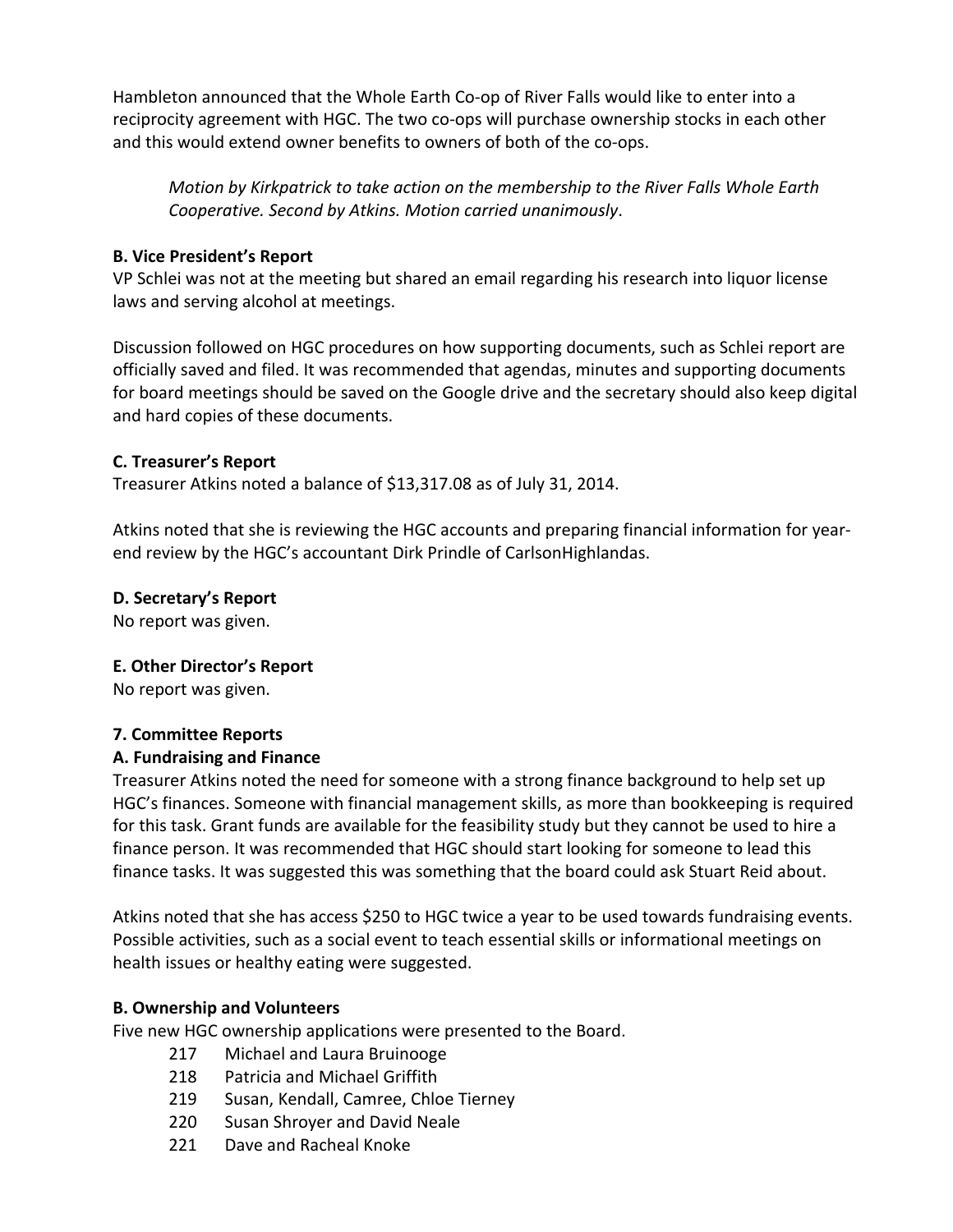*Motion by Hambleton to approve five new HGC ownership applications. Second by Kirkpatrick.)Motion)carried)unanimously*.

Atkins noted that the HGC booth at the RiverFest went well. In particular, Greg did a great job talking to people about the Co-op.

Discussion followed on the use of owner emails for distribution of HGC news and information. It was concluded that a statement to regarding this should be added to the HGC owner's membership application.

# **C.!Marketing!and!Communication**

Volunteers are needed to train as HGC "ambassadors" to make presentations about the HGC to civic clubs and organizations.

It was recommended that the HGC PowerPoint presentation should be customize for the different groups and the different versions of the presentation should be saved to the Google drive. Each version of the presentation should include an introduction page that includes the date and name of the group. The notes on the intro page should include a summary about the presentation such as the number of pages and who the presentation is aimed at.

It was announced that Jill Kivi was able to get HGC a quarter page ad in the Hudson football flyer.

Volunteers are needed to for HGC brochure distribution in the downtown Hudson on September 13th. The two places that keep going through brochures are Dick's Bar and Agave Grill.

At least three volunteers for two shifts are needed on September 27th and 28th for the HGC booth at the Spirit of St. Croix Art Festival. It was suggested HGC does a food related activity such as potato prints.

Ramona Robinson is helping on the Marketing Committee and proposed a potluck meal and movie screening.

Hambleton noted that the committee recommended one-on-one meetings where trained volunteer "ambassadors" would make presentations to potential owners. About 10 volunteers are needed to actively market HGC with the possibly two sit down meetings per month that would include interviewing people and asking what people want from the Co-op. The volunteer "ambassadors" would receive training on how to market the Co-op.

# **D.!Steering**

Kirkpatrick noted that HGC did not reach its goal of 300 owners, but rather about five members per month. The committee recommended going ahead with the marketing study in hopes that it may drive more new ownerships.

The committee is now working on reviewing the bylaws and will be seeking input from all the board directors.

Discussed board term limits: currently the bylaws and the board policies do not list and term limits. It was recommended that no changes be made at this time, as it is currently not an issue of